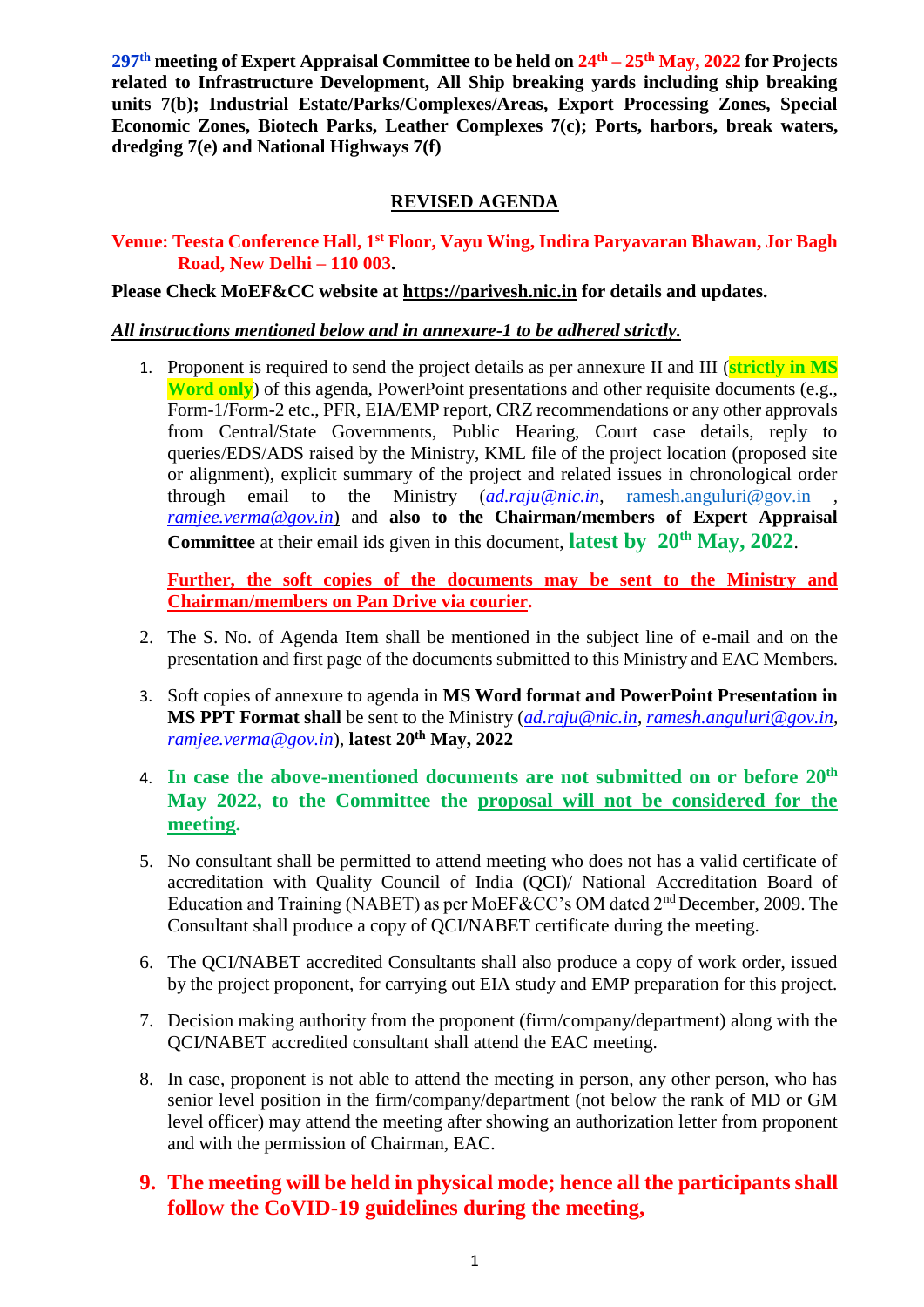## **Date: 24 th April, 2022; Time: 10:30 AM**

- 1. Opening remarks of the Chairman and introduction of members:
- 2. Confirmation of the minutes of the  $296<sup>th</sup>$  held on  $28<sup>th</sup> 29<sup>th</sup>$  April, 2022 held through Video conferencing.
- 3. Consideration of Proposals:

|              | Sl. No.   Proposal Title/No and File No                                                                                                                                                                                                                                                                                                                                                                                                                                                                                                     |
|--------------|---------------------------------------------------------------------------------------------------------------------------------------------------------------------------------------------------------------------------------------------------------------------------------------------------------------------------------------------------------------------------------------------------------------------------------------------------------------------------------------------------------------------------------------------|
| 3.1          | Integrated development of International Container Transhipment Terminal (ICTT)-14.2<br>Million TEU along with Greenfield International Airport (4000 Peak Hour Passengers-<br>PHP), Township & Area development and 450 MVA Gas and Solar based power plant in<br>16610 ha. Great Nicobar Islands, Nicobar District by M/s Andaman and Nicobar Islands<br>Integrated Development Corporation Ltd - Further consideration for Environmental and<br><b>CRZ</b> Clearance<br>Proposal No. IA/AN/NCP/260108/2021 and File No. 10/17/2021-IA.III |
|              | 2 <sup>nd</sup> Day: 25 <sup>th</sup> May, 2022; Time: 10:30 AM                                                                                                                                                                                                                                                                                                                                                                                                                                                                             |
| 3.2          | Development of 4 lane access controlled New Greenfield Highway from Warangal (Ch:<br>$112+240$ ) to Khammam (Ch: 220+480) section (total length 108.24 km) in the state of<br>Telangana – Environmental Clearance<br>Proposal No. IA/TG/NCP/217090/2021 and File No. 10/32/2021-IA.III                                                                                                                                                                                                                                                      |
| 3.3          | Construction of 4 lane access controlled New Greenfield Highway section of Khammam<br>- Vijayawada of length 89.429 km from V. Venkatayapalem village to Jakkampudi<br>village (on NH-16) (Design Chainage 220+480 to 309+909) under Other Economic<br>Corridor in the states of Telangana & Andhra Pradesh – Environmental Clearance<br>Proposal No. IA/TG/NCP/215098/2021 and File No. 10/30/2021-IA.III                                                                                                                                  |
| 3.4          | Development of 6 lane Access Controlled Greenfield Highway of Shamli -Ambala Sec.<br>from Km Ch. $0+000$ to Km Ch. 120+970 (Total length: 120.970 km) in the States of Uttar<br>Pradesh and Haryana under Bharatmala Pariyojana Phase II (Lot-9/Package-1) by M/s<br>National Highways Authority of India - Environmental Clearance<br>Proposal No. IA/HR/NCP/231468/2021 and File No. 10/33/2021-IA.III                                                                                                                                    |
| <b>LUNCH</b> |                                                                                                                                                                                                                                                                                                                                                                                                                                                                                                                                             |
| 3.5          | Expansion of Dighi Port at Taluka Murud and Taluka Shrivardhan, District Raigad,<br>Maharashtra by M/s Dighi Port Limited - Terms of Reference<br>Proposal No. IA/MH/NCP/269319/2022 and File No. 10/23/2022-IA.III                                                                                                                                                                                                                                                                                                                         |
| 3.6          | Development of 4/6 lane Greenfield Highway starts from Jalbehra (km 00.000) near<br>Ismailabad to Patti Kankra (km 22.850) near Shahbad in the state of Haryana under<br>Bharatmala Pariyojana (Lot-6/package-6) by M/s National Highways Authority of India<br>(Total lenghth - 22.850 km) - Environmental Clearance<br>Proposal No. IA/HR/NCP/242896/2021 and File No. 10/57/2021-IA.III                                                                                                                                                  |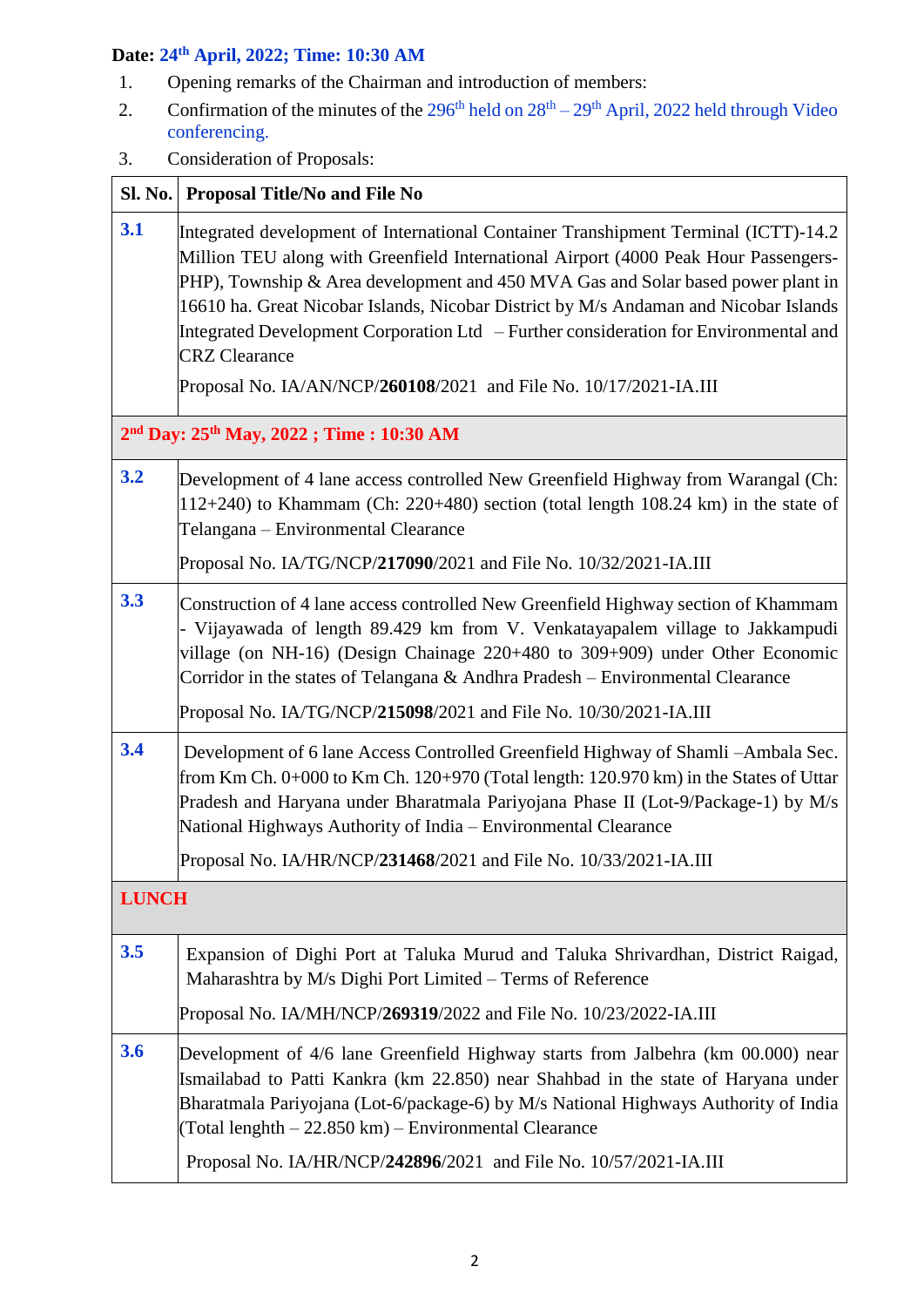| 3.7 | Any other item with the permission of Chair                                                                                                                                                                                                                                                                                                                                                                              |
|-----|--------------------------------------------------------------------------------------------------------------------------------------------------------------------------------------------------------------------------------------------------------------------------------------------------------------------------------------------------------------------------------------------------------------------------|
|     | Expansion of an operating notified SEZ, with an additional land of 45.86 acre, for<br>1.<br>Multi-Sectoral Chemical manufacturing facilities located at Plot 5, Vilayat GIDC<br>Estate, Taluka Vagra, Dist Bharuch, Gujarat by M/s Jubilant Infrastructure Limited<br>- Amendment in Environmental Clearance [Proposal No. IA/GJ/NCP/260879/2022]<br>and File No. $10/24/2021$ -IA.III] – PP need not attend the meeting |
|     | 2. "Multi Product SEZ" at Mundra, District Kutch, Gujarat by M/s Adani Ports and SEZ<br>Limited – Further consideration for amendment in specific conditions of<br>Environmental and CRZ Clearance [Proposal No. IA/GJ/NCP/261191/2022 and File<br>No. 10-138/2008-IA.III] – <b>PP</b> need not attend the meeting                                                                                                       |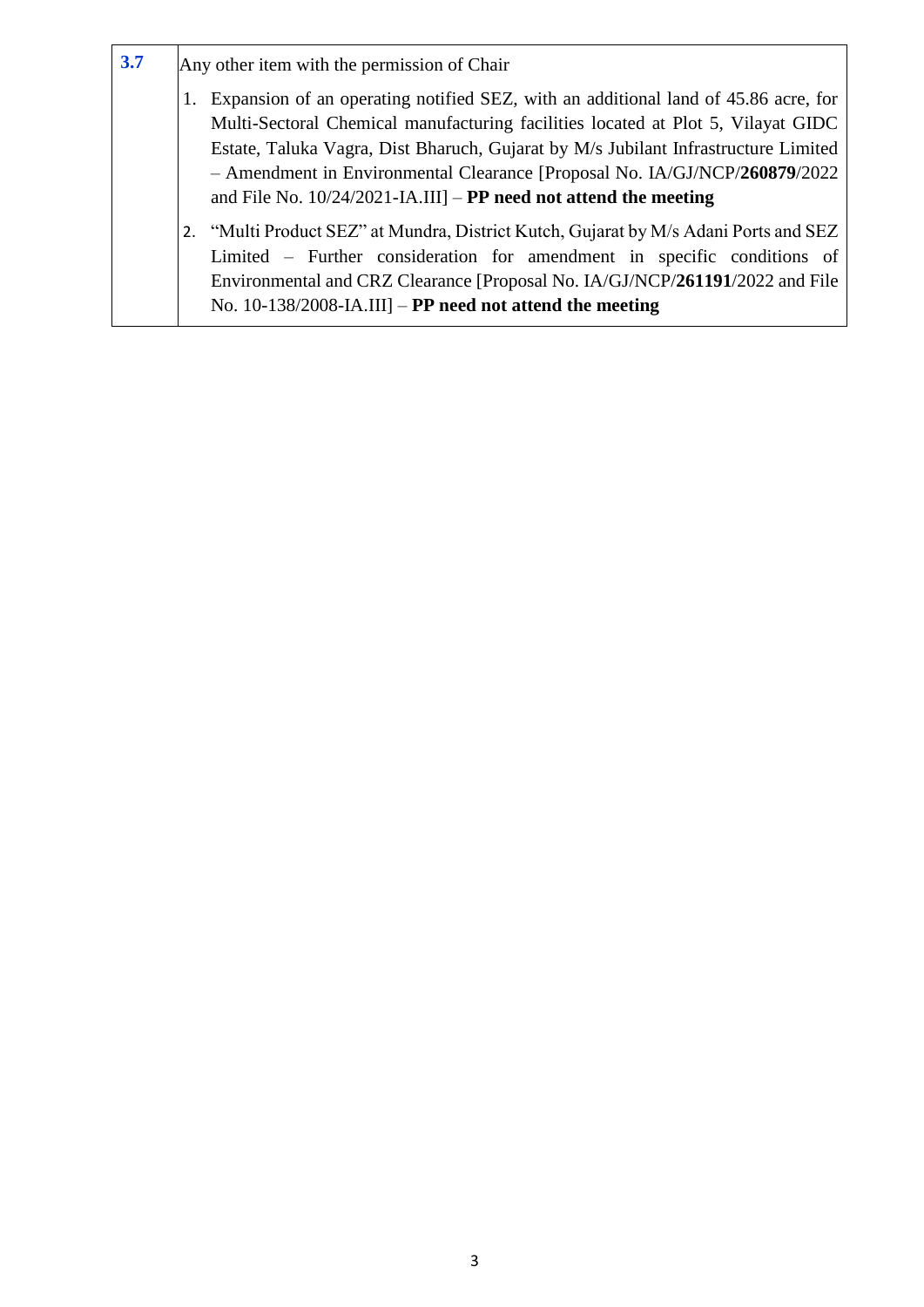- 1. Dr. Deepak ArunApte, (Chairman-EAC), B-11, Poorva Society, Near Saraswati English Medium High School, Panchpakhadi, Thane - 400 602; **E-mail: spiderconch@gmail.com**
- 2. Shri S Jeyakrishnan, Flat No C 201, Oak Canopy, 8 Raja Street, Kallimadal Road Singanallur, Coimbatore, Tamil Nadu - 641005; **E-mail:sukumaranjeyakrishnan@gmail.com**
- 3. Shri Manmohan Singh Negi, House no. 'Digvijay', Doon Officer's Enclave, Wildlife Institute Road, CHANDRABANI, Dehradun, Uttarakhand - 248 001; **E-mail: negims84@hotmail.com**
- 4. Shri Sham Wagh, 8, Laxmi Apartments, Lane No 6, Prabhat Road, Pune 411 004; **E-mail: sham.wagh@gmail.com**
- 5. Prof.MukeshKhare, Professor in Environmental Engineering, Civil Engineering Department, Block IV, IIT Delhi, HauzKhas, New Delhi – 110016; **E-mail: kharemukesh@yahoo.co.in**
- 6. Prof. Ashok Kumar Pachauri, C/o Rajesh Chandra, 31, Civil Lines, Boat Club Road, Roorkee, Haridwar, Uttarakhand - 247 667; **Email:pachauri1945@gmail.com**
- 7. Dr. V.K Jain, Professor of Chemistry, School of Sciences, Gujarat University, C-101, Pruthvi Tower, Jodhpur Gam Road Satellite, Ahmedabad - 380 015; **E-mail: [drvkjain@hotmail.com](mailto:drvkjain@hotmail.com)**
- 8. Dr. Manoranjan Hota, (Former Advisor, MoEF&CC), G, K-184, Gulshan Ikebana, Ikebana, Sector-143, Noida, GautamBudha Nagar, Uttar Pradesh - 201 301; **E-mail: hota.manoranjan@gmail.com**
- 9. Representative from Central Pollution Control Board, Parivesh Bhawan, CBD-Cum Office Complex, East Arjun Nagar, Delhi -110 032;
- 10. Dr. Rajesh Chandra, Scientist 'D', Central Ground Water Authority, 18/11, Jamnagar House, Mansingh Road, New Delhi – 110 016; **E-mail: [rajesh-cgwb@gov.in](mailto:rajesh-cgwb@gov.in)**
- 11. Dr. M.V. Ramana Murthy, Director, National Center for Coastal Research, Velachery Tambaram Main Road, Narayanapuram, Palikaranai, Chennai - 600 100; **E-mail: [ramana2865@gmail.com](mailto:ramana2865@gmail.com)**
- 12. Shri Nirmaledu Kumar, Director, Western Printing Group (WPG), Survey of India, Near Palam Railway Crossing, Palam Village Road, Delhi Cantt., New Delhi – 110 010; E-mail: **[nirmalendu.soi@gov.in](mailto:nirmalendu.soi@gov.in)**
- 13. Dr. Niraj Sharma, Senior Principal Scientist, Transport Planning & Environment (TPE) Division, Central Road Research Institute, Delhi - Mathura Road, New Delhi - 110 025; **E-mail: neeraj.crri@nic.in**
- 14. Shri Amardeep Raju, Member Secretary (EAC), Scientist E, Ministry of Environment, Forest and Climate Change, Indira Paryavaran Bhawan, 3rd Floor, Vayu Wing, Jor Bagh Road, Aliganj, New Delhi- 110 003; **E-mail: [ad.raju@nic.in](mailto:kodali.rk@gov.in)**
- 15. Dr. H. C. Sharatchandra, Ex. Chairman, Karnataka, SPCB "Belaku" 66, 3rdMain Road, Amarjyothi Layout Cholanagara, Bangalore - 560032, Karnataka **E-mail: [sharatchandrahc@gmail.com](mailto:sharatchandrahc@gmail.com)** – **Nominee from Infra-2 Sector for Agenda Item No. 3.1**
- 16. Sh. V. Suresh, Former CMD, HUDCO, "Isavasyam", TC 18/1023, B-8/2 , Lakshmi Nagar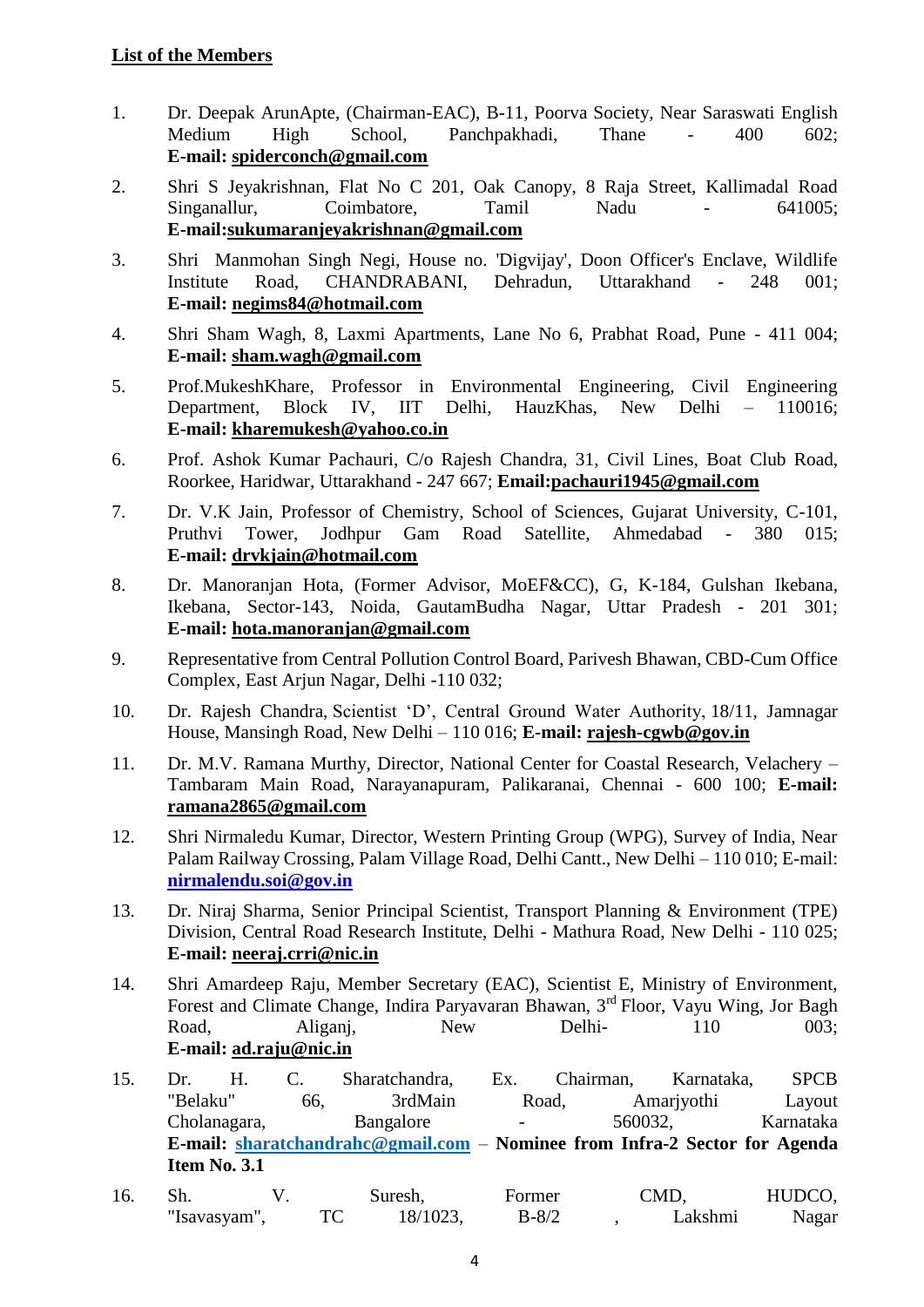Kesavadasapuram, Pattom PO, Thiruvananthapuram-695004, Kerala; **E-mail: [vsuresh30@gmail.com](mailto:vsuresh30@gmail.com)** – **Nominee from Infra-2 Sector for Agenda Item No. 3.1**

- 17. Dr. Nandini N; **E-mail: [sai.nandinin@gmail.com](mailto:sai.nandinin@gmail.com) Nominee from Thermal Sector for Agenda Item No. 3.1**
- 18. Dr. Santosh Kumar Hampannavar; **E-mail: santoshkumar777@yahoo.com Nominee from Thermal Sector for Agenda Item No. 3.1**
- 19. **Two members from Nuclear & Defence Sector for Agenda Item No. 3.1**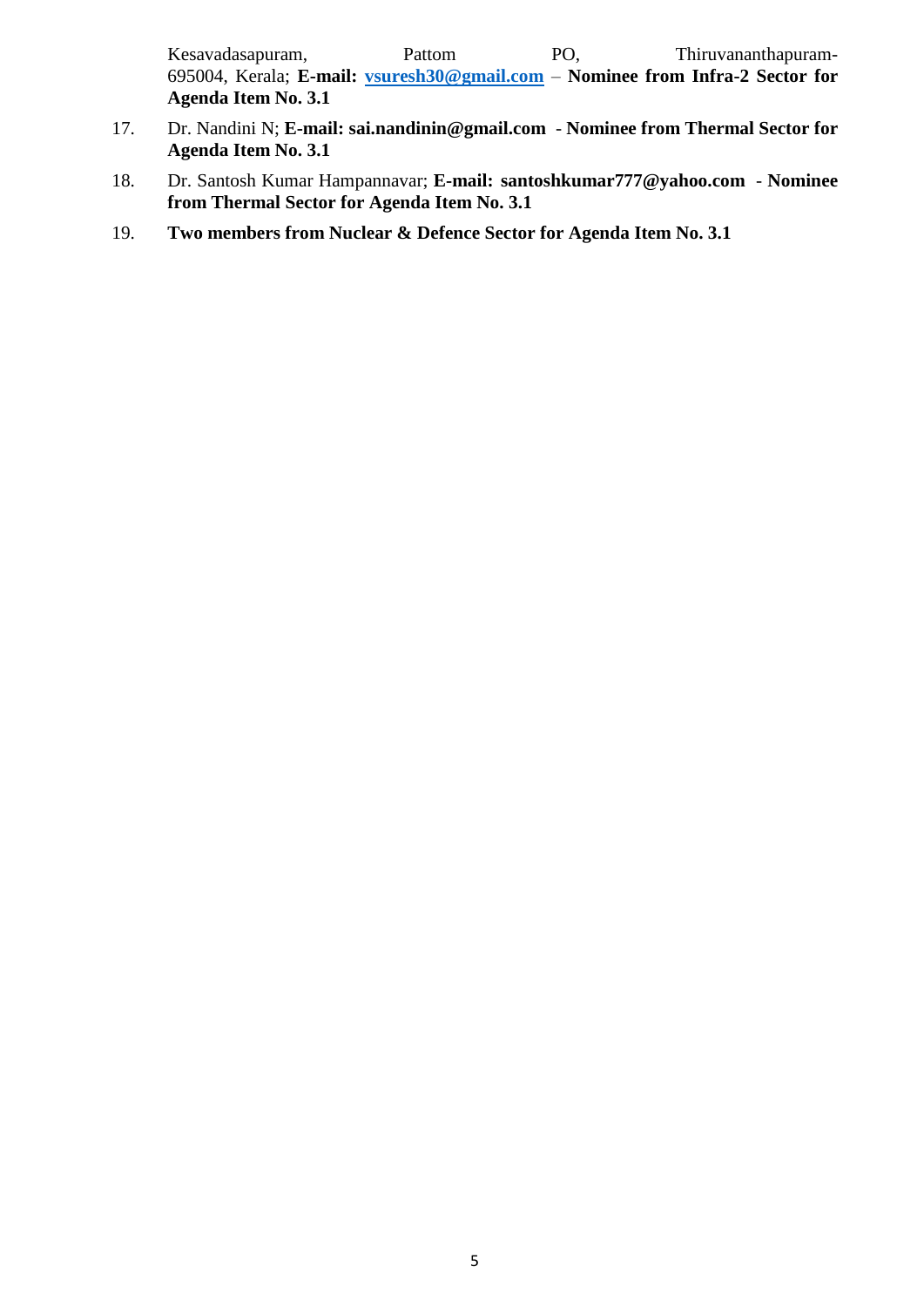- 1. The proponent shall avoid delivery of documents by hand and seeking meeting with the Chairman/Members in this regard.
- 2. The proponent shall ensure that the Chairman and Members of EAC receive the requisite softcopies of documents pertaining to the projects well in time. Otherwise**, the proposal will be not considered for discussion in the meeting.**
- 3. Further, the project proponent or his/her authorized representative should attend the meeting of EAC.
- 4. A copy of work order issued by the project proponent in favour of QCI/NABET accredited consultant appointed for carrying out EIA study and EMP preparation for this project.
- 5. The Consultant shall include an **undertaking in the EIA report that the prescribed TORs have been complied with and that the data submitted is factually correct** and also an undertaking shall be submitted owning the contents (information and data) of the EIA report.
- 6. Proponent is required to submit the Compliance Report from concerned Regional Office, MoEF&CC (Applicable for projects already having EC).
- 7. Any changes/modification with respect to the Agenda, Venue etc., would be indicated in the Ministry's website. You are also requested to keep track of the status of your project from the Ministry/s Website i.e., [https://parivesh.nic.in](https://parivesh.nic.in/)
- 8. A line in confirmation regarding participation of your representative in the meeting will be appreciated. It may be noted that only the EIA Coordinator who has already been accredited with Quality Council of India and his name is in the list can accompany the proponent in the meeting.
- 9. EIA Co-coordinator who has prepared EIA/EMP report, shall present before EAC during presentation.
- 10. As per the compliance to the recommendations of CAG vide OM No. J-11013/71/2016- IA.I (M) dated  $25<sup>th</sup>$  October, 2017, the following shall be ensured by the proponent:
	- (i) Break-up of the capital and recurring cost of the EMPs along with the timeline for incurring the capital cost.
	- (ii) Details of the name and number of posts to be engaged by the project proponent for implementation and monitoring of environmental parameters should be submitted.
	- (iii) An undertaking as part of the EIA report from Project proponent, owning the contents (information and data) of the EIA report with the declaration about the contents of the EIA report pertaining to a project have not been copied from other EIA reports.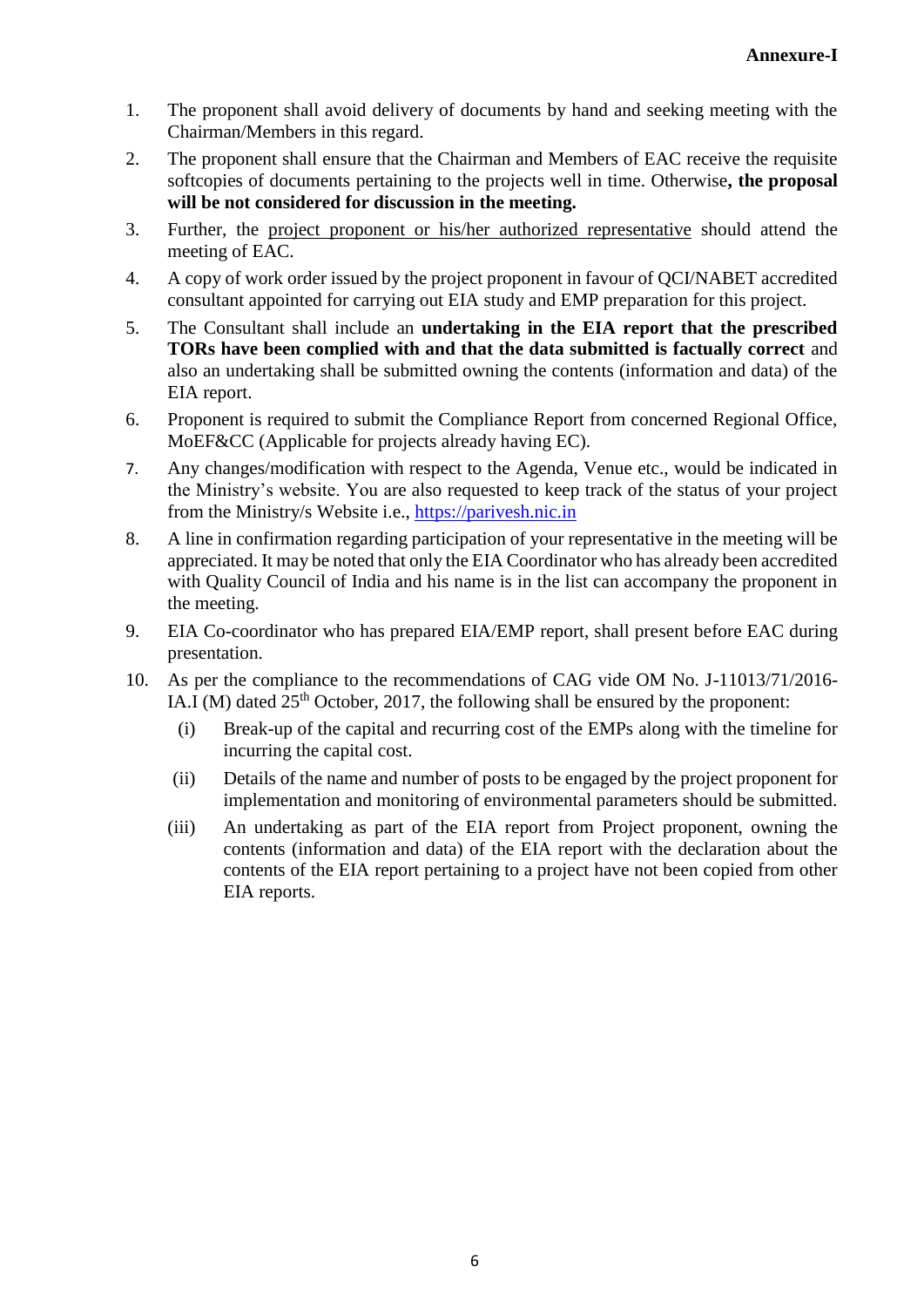## **Details required for EC (New/Expansion/Amendment) Proposals**

**(Please provide information in MS Word only)**

**Information in respect of each item shall be provide in brief. No annexure/enclosure shall be referred. If required list of annexure/enclosures may be provided in the end.**

**1. Complete Postal address as mentioned in the application.**

- 2. Brief description of the Proposal:
- 3. Nature of project (New/Expansion/Amendment/Extension etc.):
- 4. Whether the proposal was considered in earlier meetings of EAC:
- 5. Whether proposal is part of interlinked project:
- 6. Address of project site (Plot No./Village/ Tehsil/ District/State):
- 7. Geo-coordinates of project site:
- 8. Area (ha)/Length (km) of the proposed project:
- 9. Connectivity to the site:
- 10. Investment/Cost of the project (Rs. in Lakh):
- 11. Item of Schedule to the EIA Notification, 2006:
- 12. Landuse/Landcover of project site in tabular form:

| S.No. | Landuse/Landcover   Area (ha) |  | $\%$ | Remarks, if any |
|-------|-------------------------------|--|------|-----------------|
|-------|-------------------------------|--|------|-----------------|

13. Landuse/Landcover around 10 km radius of project site (1 km in case of Highway projects):

| Landuse/Landcover   Area (ha)<br>S.No. |  | $\%$ | Remarks, if any |
|----------------------------------------|--|------|-----------------|
|----------------------------------------|--|------|-----------------|

- 14. List to industries to be housed with the proposed project site, only for projects covered under 7(c) category of EIA Notification, 2006:
- 15. Right of Way (RoW), only for projects covered under 7(f) category of EIA Notification, 2006:
- 16. Whether report of Cumulative Impact Assessment is submitted (only for last package of Highway projects):
- 17. Terrain and topographical features:
- 18. Details of water bodies, impact on drainage, if any:
- 19. Water requirements, sources (during construction and operation phases) and NOC:
- 20. Groundwater extraction/usage and NOC/Clearance from CGWA/State Ground Water Department:
- 21. Whether the project is in Critically Polluted area (Yes or No. If yes, provide brief details):
- 22. ToR details: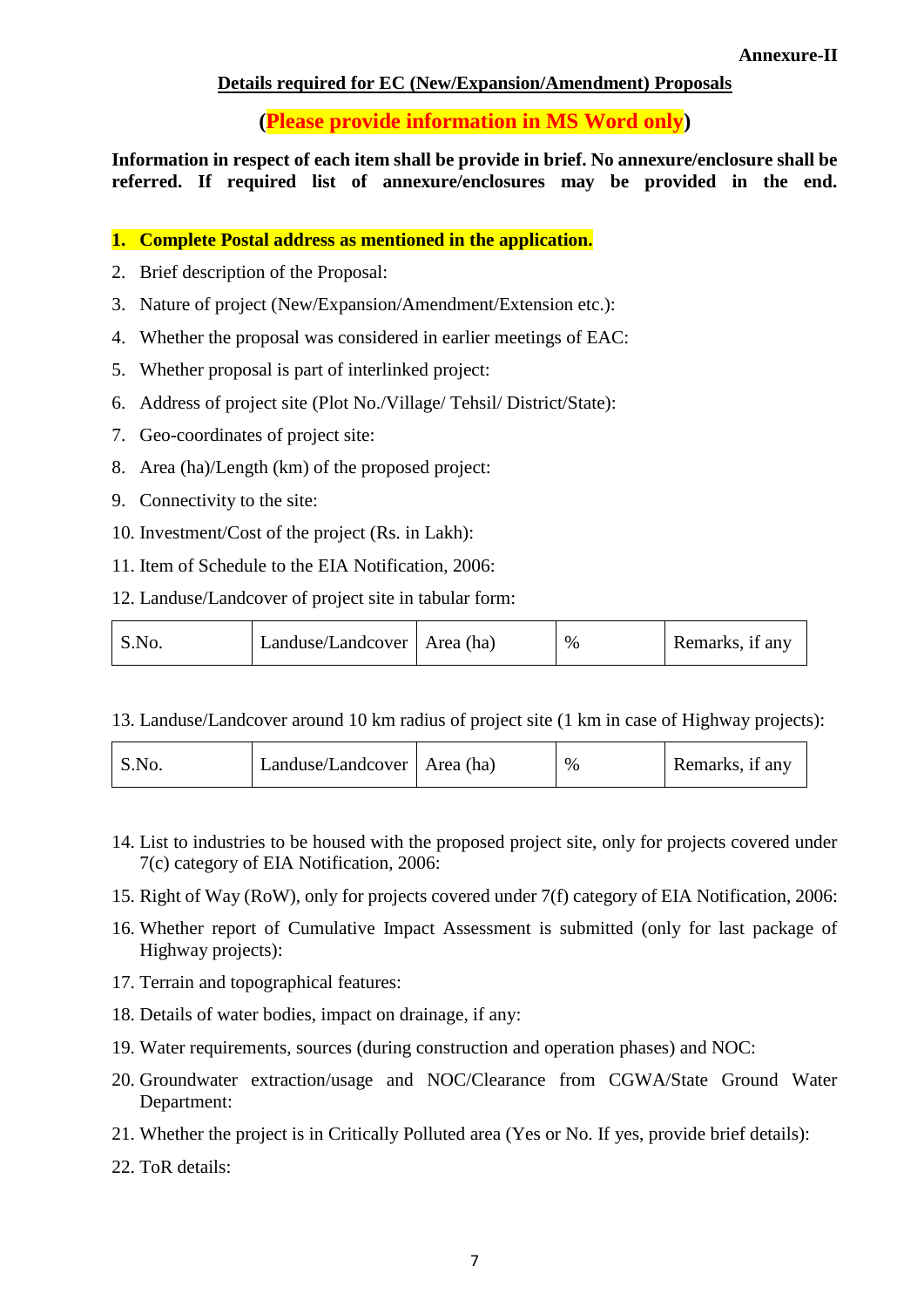| <b>Details of EAC meeting and date</b> | (please mention in which EAC meeting the<br>proposal was considered) |
|----------------------------------------|----------------------------------------------------------------------|
| <b>Date of Grant of ToR</b>            |                                                                      |

23. Public Hearing Details and Summary of issues raised and response/commitments by Proponent:

| <b>Date of Public</b> | Category of Issue | Response / Commitment | Remarks, if any |  |
|-----------------------|-------------------|-----------------------|-----------------|--|
| hearing               | raised by Public  | by Proponent          |                 |  |
|                       |                   |                       |                 |  |

- 24. If the project involves expansion copy of certified compliance report issued by concerned regional office:
- 25. Whether the project involves diversion of forest land and status of application:
- 26. Whether the project is located within 10 km of Protected Areas (PA) including National Parks, Sanctuaries and Tiger Reserves etc.:
- 27. Whether the project is located within the Eco-Sensitive Zone (ESZ) or Eco-Sensitive Area (ESA) notified by the MoEF&CC:
- 28. Waste Management:
- 29. CETP details
- 30. STP details
- 31. Details of tree cutting and Green belt development.
- 32. Energy conservation measures with estimated saving.
- 33. Details of Rain Water Harvesting.
- 34. Whether the project is in CRZ area: If yes, provide details of components in CRZ area, layout on CRZ map of 1:4000 scale prepared by an authorised agency and appraisal by State Coastal Zone Management Authority (SCZMA) and copy of their recommendations.
- 35. Whether the project involves foreshore facilities. If yes, provide details of shoreline study, dredging details, disposal of dredge material, reclamation, cargo handling with dust control measures and oil Spill Contingent Management Plan.
- 36. Whether the project involves Marine disposal: If yes, the provide copy of NOC from Pollution Control Board in case of marine disposal, details of modelling study – details of outfall diffusers, number of dilutions expected, distance at which the outlet will reach ambient parameters, location of intake/outfall, quantity, and detail of monitoring at outfall.
- 37. Brief description of Socio-economic condition of local people:
- 38. Land acquisition and R&R issues involved:
- 39. Employment potential, No. of people to be employed:
- 40. Benefits of the project:
- 41. Brief summary of specialised Studies carried out for the project as per the ToR:
- 42. Details of Court cases: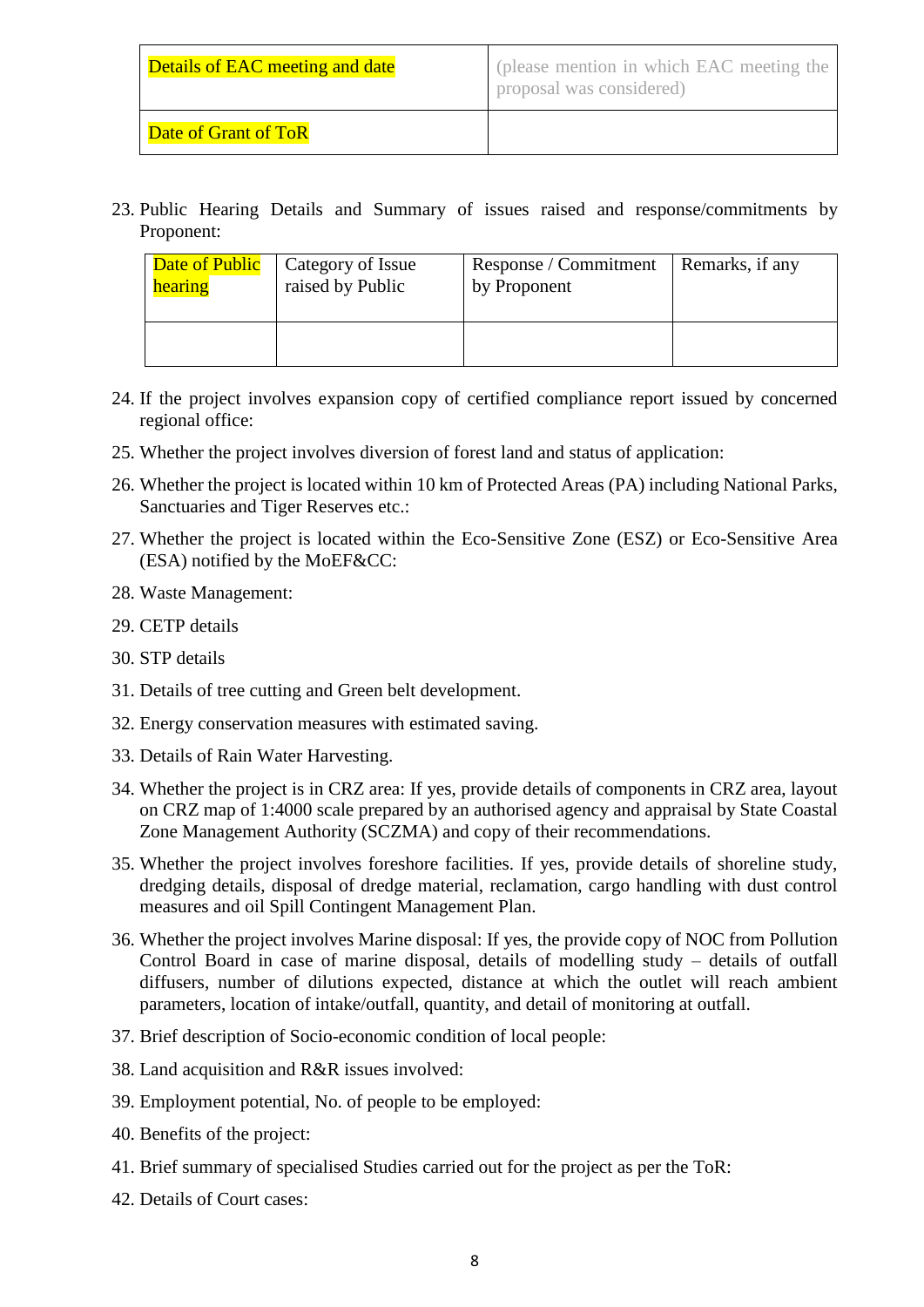## **Details required for ToR (New/Expansion/Amendment) Proposals**

# **(Please provide information in MS Word only)**

**Information in respect of each item shall be provide in brief. No annexure/enclosure shall be referred. If required list of annexure/enclosures may be provided in the end.**

- 1. **Complete Postal address as mentioned in the application.**
- 2. Brief description of the Proposal:
- 3. Nature of project (New/Expansion/Amendment/Extension etc.):
- 4. Whether the proposal was considered in earlier meetings of EAC: If yes, provide date of EAC meeting and reasons for deferment, if any:
- 5. Whether proposal is part of interlinked project: If yes, provide details in brief:
- 6. Address of project site (Plot No./ Village/ Tehsil/ District/State):
- 7. Geo-coordinates of project site:
- 8. Site alternatives under consideration:
- 9. Area (ha)/Length (km) of the proposed project:
- 10. Connectivity to the site:
- 11. Investment/Cost of the project (Rs. in Lakh):
- 12. Item of Schedule to the EIA Notification, 2006:
- 13. Applicability of General/Specific Conditions as per EIA Notification, 2006:
- 14. Why appraisal/ approval is required at the Central level:
- 15. Whether project involves any violation under notification S.O 804(E) dated 14.03.2017:
- 16. Landuse/Landcover of project site in tabular form:

| S.No. | Landuse/Landcover   Area (ha) | $\%$ | Remarks, if any |
|-------|-------------------------------|------|-----------------|
|       |                               |      |                 |

17. Landuse/Landcover around 10 km radius of project site (1 km in case of Highway projects):

| S.No<br>Landuse/Landcover   Area (ha) |  | % | Remarks, if any |
|---------------------------------------|--|---|-----------------|
|---------------------------------------|--|---|-----------------|

- 18. List to industries to be housed with the proposed project site, only for projects covered under 7(c) category of EIA Notification, 2006:
- 19. Right of Way (RoW), only for projects covered under 7(f) category of EIA Notification, 2006:
- 20. Terrain and topographical features:
- 21. Details of water bodies, impact on drainage:
- 22. Water requirements, sources (during construction and operation phases) and NOC: